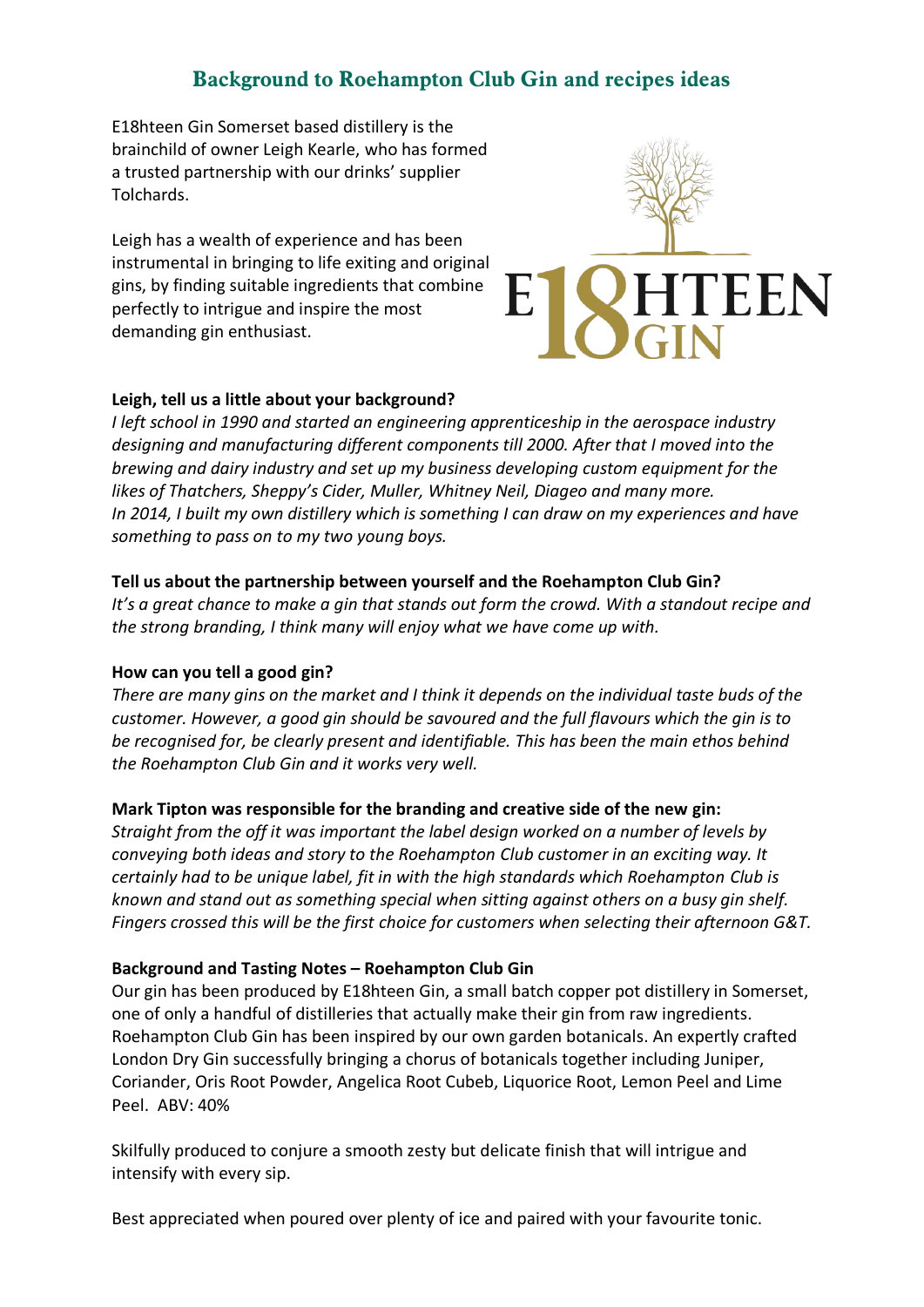

# **Gin and Tonic Cup Cakes**

### **INGREDIENTS:**

- 200g (7oz) unsalted butter, softened, plus extra to grease
- 200g (7oz) caster sugar
- 4 medium eggs, beaten
- 200g (7oz) self-raising flour
- Finely grated zest 1 lime
- 75ml (3fl oz) gin
- For the syrup
- 50g (4oz) caster sugar
- 50ml (4fl oz) tonic water
- 2tbsp gin

#### **For the buttercream:**

- 200g unsalted butter, softened
- 450g icing sugar
- 2-3tbsp RC gin, to taste
- Finely grated zest of 1 lime

#### **To decorate:**

- 2 limes, cut in half through their length and sliced into half moons
- Colourful straws, snipped into thirds

#### **METHOD:**

1. Preheat oven to 180°C (160°C fan) mark 4. Line a 12-hole muffin tin with cupcake cases. In a large bowl beat butter and sugar with a handheld electric whisk until light and fluffy – about 5min. Gradually add eggs, beating well after each addition.

2. Fold in flour and lime zest, followed by the gin. Spoon into cases and bake for 25-30min or until a skewer inserted into the centre of a cake comes out clean.

3. Meanwhile, make sugar syrup: gently heat the caster sugar and tonic water in a small pan, stirring often, until the sugar dissolves. Turn up heat and boil for 1min. Stir in gin.

4. As soon as the cakes come out of the oven, poke holes into the top with a skewer and brush over the gin syrup. Leave to cool for 15min in the tin then transfer to a wire rack to cool completely.

5. Meanwhile, make the buttercream. Beat the butter until very soft with an electric whisk then beat in the icing sugar until smooth and creamy. Add the gin to taste and the lime zest. Pipe onto the cooled cupcakes and decorate with a half moon and a straw.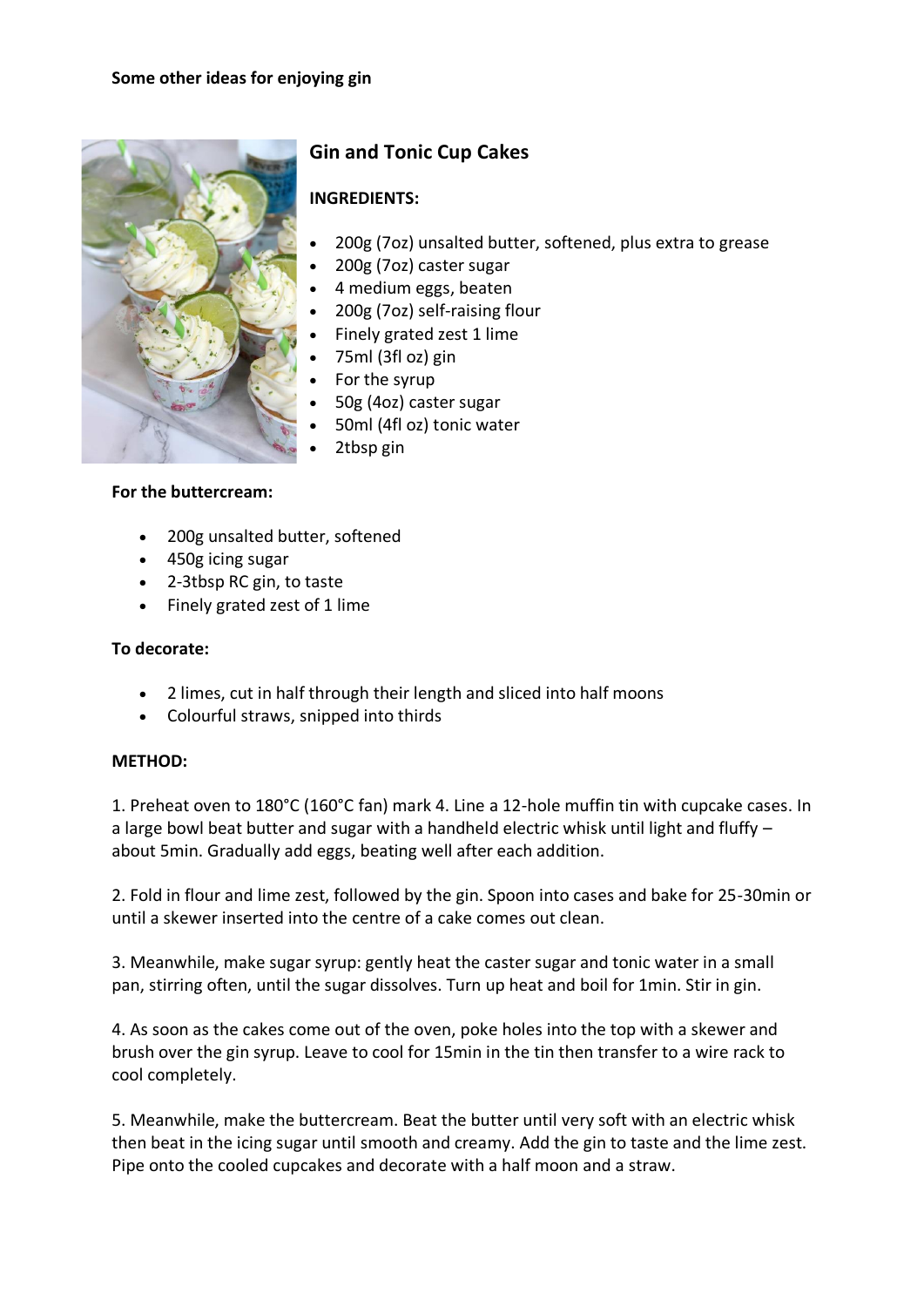## **Salmon gravlax with gin**

#### **Ingredients**

- 2 x 1kg/2lb 4oz centre-cut pieces [salmon,](https://www.bbc.co.uk/food/salmon) skin on, pin-bones removed
- 400g/14oz coarse [sea salt](https://www.bbc.co.uk/food/sea_salt)
- 100g/3½oz light muscovado [sugar](https://www.bbc.co.uk/food/sugar)
- 150g/5¼oz granulated [sugar](https://www.bbc.co.uk/food/sugar)
- 1 tbsp [dill](https://www.bbc.co.uk/food/dill) seeds
- 1 tbsp [coriander seeds](https://www.bbc.co.uk/food/coriander_seeds)
- 1 tbsp cracked [black pepper](https://www.bbc.co.uk/food/black_pepper)
- 2 [limes,](https://www.bbc.co.uk/food/lime) zest only
- 100ml/3½fl oz RC [gin](https://www.bbc.co.uk/food/gin)
- 150g/5¼oz fresh [dill,](https://www.bbc.co.uk/food/dill) roughly chopped

#### **To serve**

- 1 [lemon,](https://www.bbc.co.uk/food/lemon) cut into wedges
- [rye bread](https://www.bbc.co.uk/food/rye_bread)
- lightly dressed green [salad](https://www.bbc.co.uk/food/salad)

#### **Method**

- 1. Run your fingers across the top of the salmon fillets, removing any bones you find.
- 2. In a large bowl, mix together the salt, muscovado sugar and granulated sugar until well combined.
- 3. Grind the dill seeds, coriander seeds and cracked black pepper to a powder in a pestle and mortar. Sprinkle the seed powder over the salt mixture, then stir in the lime zest, gin and chopped fresh dill until well combined.
- 4. Take a large piece of aluminium foil, large enough to wrap around both fillets of fish, and place one fillet of salmon, skin-side down, on top of it.
- 5. Cover the salmon fillet with all of the salt mixture, then place the remaining salmon fillet, skinside up, on top of it. Wrap the fillets tightly in the foil, then pierce a few holes in it using a cocktail stick (this allows excess liquid to drain from the fish).
- 6. Place the fish onto a baking tray and place another baking tray on top. Weigh the top baking tray down with a couple of house bricks or weights from a set of kitchen scales. Chill in the fridge for 2-3 days, turning the packet of fish every 6-8 hours, where possible.
- 7. To serve, unwrap the salmon, scraping off any excess salt mixture. Slice the fillets very thinly on the diagonal using a sharp knife, and serve with a wedge of lemon, rye bread and a simple green salad.